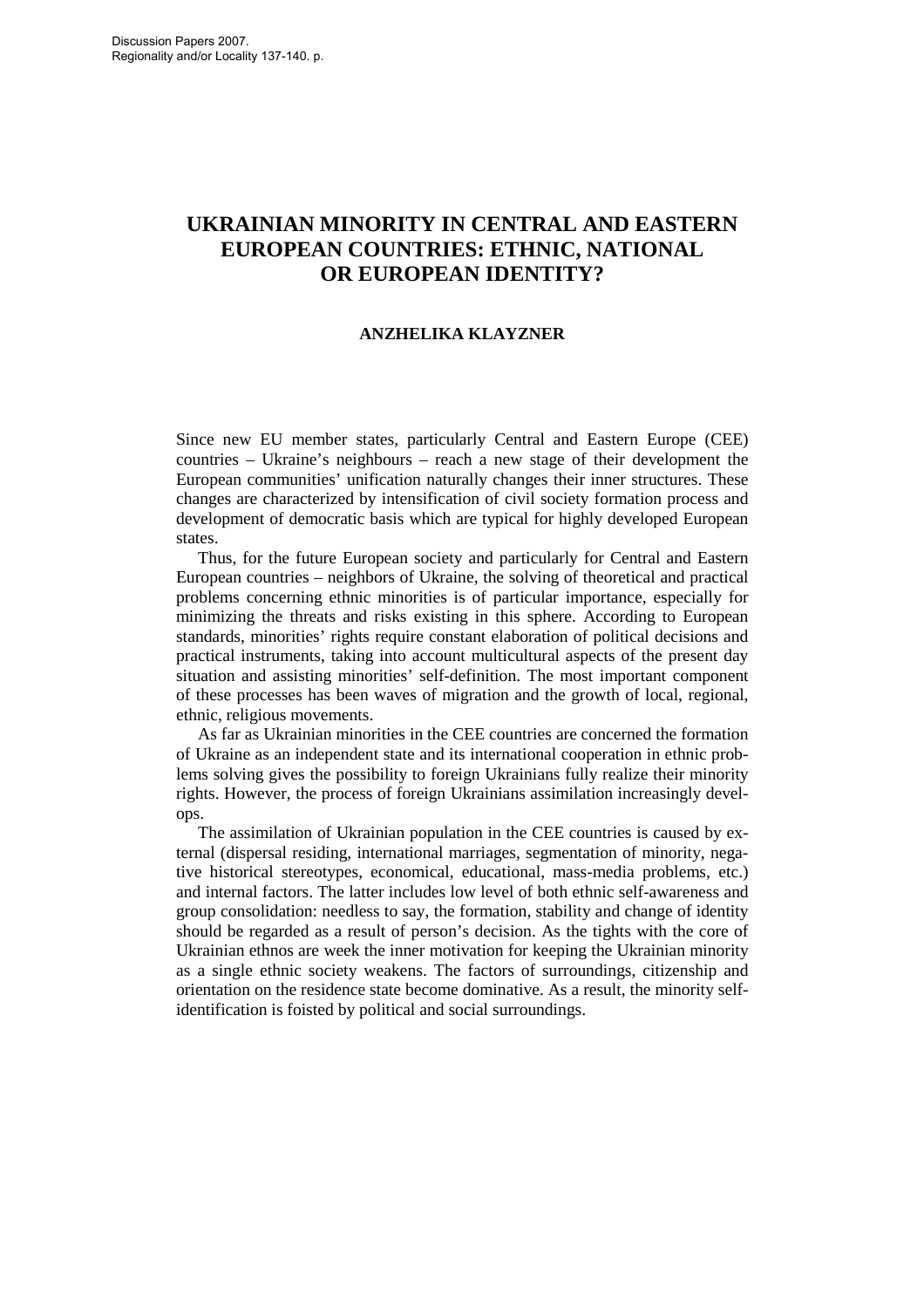### 138 ANZHELIKA KLAYZNER

The results of the recent population censuses in the countries concerned are examples of national identification of Ukrainian minority. The analysis of these censuses, as compared to churches and non-governmental organizations statistical data, shows significant disparity of Ukrainian population amount.

Beneath the examples of some population censuses as well as churches and other statistical and/or non-governmental organizations data are given:

- 1 In the beginning of the 90s the Ukrainians in *Poland* have been concerned to number 300–350 thousands: in 1993 Parliament Research Administration of Republic of Poland stated that there were 250–350 thousands of Ukrainians in the state.<sup>1</sup> In 1997 the Group on Minorities Rights counted even  $350-500$ thousands of Ukrainians.<sup>2</sup> At the same time, according to the estimates of the Orthodox and Greek-Catholic churches, the Ukrainian parishioners amount to average several hundreds of thousands.<sup>3</sup> However the national population census gave the number of 27,172 thousands of ethnic Ukrainians and 5,6 thousands of Lemkos (ethnographic group of Ukrainians).<sup>4</sup>
- 2 Since the government of the *Slovak Republic* recognized the Rusyns as a separate nationality the assimilation of Ukrainian population in this country increased while the number of Rusyns rose: According to the Slovak Republic national population census data in 1991 Rusyns numbered 17197 persons, Ukrainians – 13281, while in 2001 року в Словаччині Rusyns numbered 24201 persons, Ukrainians  $-10814$ .<sup>5</sup>
- 3 According to the Hungarian population census in 1990, 674 Ukrainians and Rusyns have lived in *Hungary*.<sup>6</sup> However the Association of Ukrainian Culture to Hungary states Ukrainians in this country to number from 3000 to  $6000$  persons.<sup>7</sup> The last national population census data contains  $5070$ Ukrainians and 1090 Rusyns in the Hungarian Republic.<sup>8</sup>

l

<sup>&</sup>lt;sup>1</sup>S. Lodzinski. Poland's Policy towards National Minorities 1989-1993. - Warsaw, 1994.

<sup>&</sup>lt;sup>2</sup>World Directory of Minorities/ By Minority Rights Group. London.

 $3$ М.Стріха. Польща: українське "вікно в Європу" чи європейський мур перед Азією? // Критика-Коментарі, 7 листопада 2002 р.// http://www.krytyka.kiev.ua/

<sup>4</sup>Ethnic ahd National Minorities in Poland http://www.mswia.gov.pl/eng\_mn\_narod\_1\_list.html.

<sup>&</sup>lt;sup>5</sup>Population and Housing Census 2001. Statistical Office of the Slovak Republic http://www.statistics.sk/webdata/english/struk\_a/census.htm.

<sup>6</sup>Контакти між людьми та питання етнічних меншин у відносинах між Україною та Угорщиною. / Розширення Європейського Союзу: вплив на відносини України з центральноєвропейськими сусідами / Інститут регіональних та євро інтеграційних досліджень "ЄвроРегіо Україна". – К., 2004.

<sup>&</sup>lt;sup>7</sup>Хортяні Я. Із своєї дороги не зійдемо! // http://www.ukrajinci.hu/kisebbseg\_tabl.htm.

<sup>8</sup>Hungary National and Ethnic Groups http://www.magyarorszag.hu/angol/orszaginfo/orszag/ etnikum/nemzetisegek\_a.html.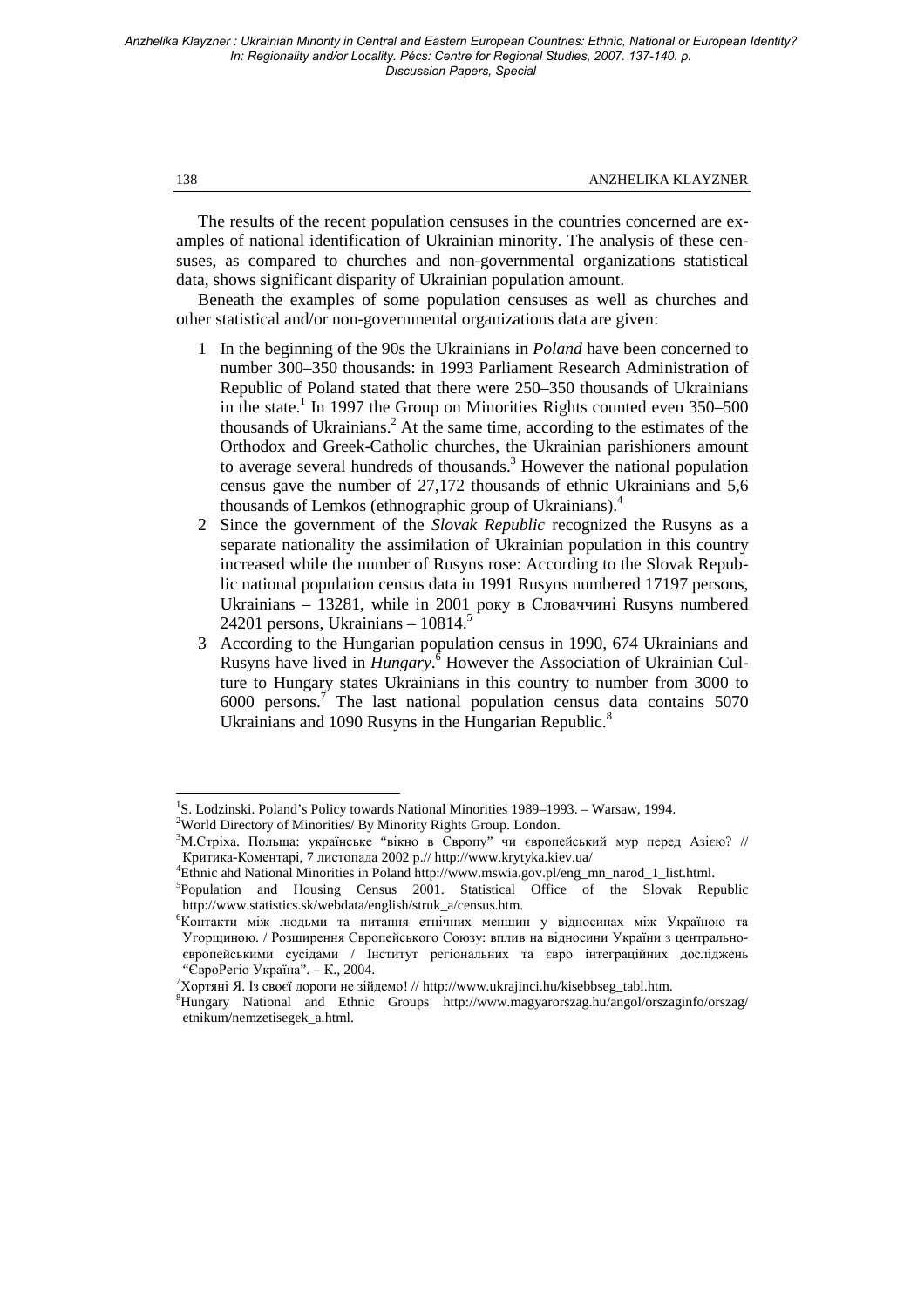#### UKRAINIAN MINORITY IN CENTRAL AND EASTERN EUROPEAN COUNTRIES… 139

4 The Ukrainian minority in *Romania*, in accordance with the last population census in 1992, numbers more than 67 thousands of persons.<sup>9</sup> At the same time the Union of Ukrainians in Romania consider that the real number is approximately 250 thousands.<sup>10</sup>

There are many reasons of such a disparity like way of population census providing, segmentation of Ukrainian minority, although the main reason consists in the following: there is a tendency of concealment the real ethnicity and the unwillingness of Ukrainians to confess in common with the state being far from European model. While the possibility to identify themselves as the citizens of democratic European state and full members of high developed Europe seems to be a great temptation.

From this relational perspective, citizens of CEE states – EU members who at the same time are the ethnic minority representatives (in this case – Ukrainian one) cannot identify themselves with separate local, national or regional identity any longer. There occurs the whole system of several levels of identities:

- − Level of ethnic-cultural identity,
- − Level of local identity,
- − Level of national identity,
- − Level of regional identity,

Each national identity abides in continued interaction with other national groups and united European Union in general. Thus, the intertwining of European and national components in collective identities occurs. Moreover, identity no longer defined exclusively in reference to the nation or region but exhibit a variety of coexisting local-regional, ethnic-cultural and supranational communities alongside the national one.

Thus, we become the witnesses of the process of European identity formation*.* This identity comprises all levels of identities and, in essence, it becomes supranational. As far as foreign Ukrainians are concerned, this process, like anywhere in Europe, is irreversible. However it can be slowed down in the presence of at least two components – *"mother" state's vigorous economical basis and the willingness of minority itself to preserve its national and cultural originality*.

Membership in the European Union heralds a very difficult dilemma for Ukrainians in the CEE countries. This has to do with the consequences of those countries' membership for their border regime with Ukraine. Since CEE states

 $\overline{a}$ 

<sup>9</sup>Ethnic Minority Briefs www.divers.ro.

<sup>10</sup>Контакти між людьми та питання етнічних меншин у відносинах між Україною та Румунією. / Розширення Європейського Союзу: вплив на відносини України з центральноєвропейськими сусідами / Інститут регіональних та євро інтеграційних досліджень "ЄвроРегіо Україна". – К., 2004.